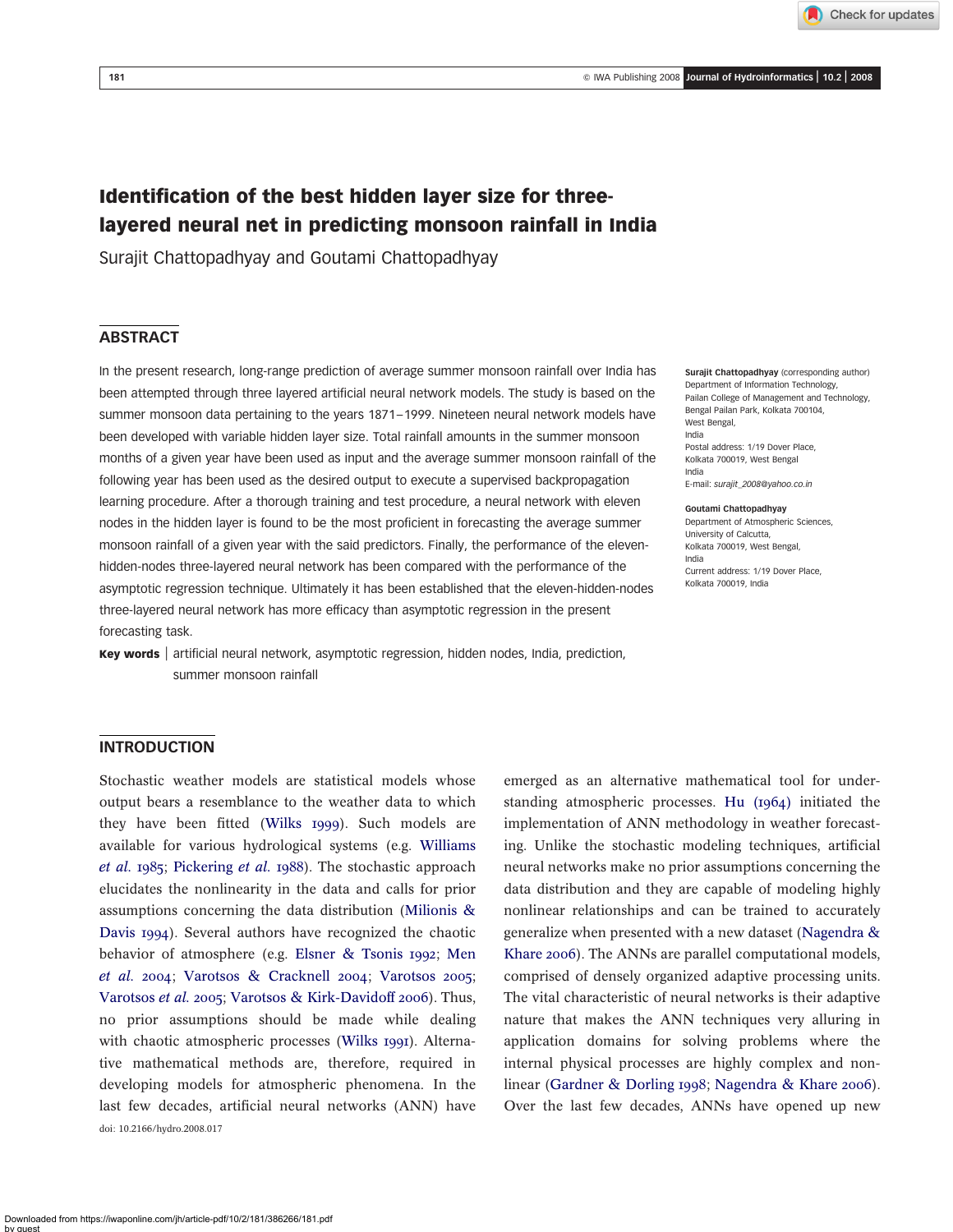avenues to the forecasting task involving geophysical phenomena ([Gardner & Dorling 1998](#page-6-0); [Hsieh & Tang](#page-6-0) [1998](#page-6-0)). The present study being an application of ANN to rainfall forecasting, the authors of this paper have gone through scores of noteworthy papers where ANN has been applied to rainfall time series from different points of view. Some of them are mentioned here. [Zhang & Scofield \(1994\)](#page-6-0) applied ANN to estimate rainfall and to recognize cloud merger from satellite data. [Michaelides](#page-6-0) et al. (1995) compared the performance of ANN with multiple linear regressions in estimating missing rainfall data over Cyprus. [Kalogirou](#page-6-0) et al. (1997) implemented ANN to reconstruct the rainfall time series over Cyprus. Lee et al. [\(1998\)](#page-6-0) applied Artificial Neural Networks in rainfall prediction by splitting the available data into homogeneous subpopulations. [Wong](#page-6-0) et al. [\(1999\)](#page-6-0) constructed fuzzy rule bases with the aid of selforganizing maps (SOM) and backpropagation neural networks and then developed a predictive model with the help of the rule base for rainfall over Switzerland using spatial interpolation. Chaotic behaviour of rainfall has been investigated by [Sivakumar](#page-6-0) et al. (1999) and [Sivakumar](#page-6-0) [\(2000](#page-6-0), [2001](#page-6-0)).

The genesis of rainfall is a complex phenomenon. It has a close association with several other atmospheric variables. A plethora of evidence based on observational and modeling studies has established a strong relationship between changes in the slowly varying boundary conditions at the Earth's surface (e.g. sea surface temperature, land surface conditions) ([Xue & Shukla 1998](#page-6-0)). The anthropogenic activity plays an important role in the gradual building up of atmospheric pollution, which is strongly associated with precipitation ([Cartalis & Varotsos 1994](#page-6-0); [Jacovides](#page-6-0) et al. [1994](#page-6-0); [Kondratyev & Varotsos 2001](#page-6-0) a, [b](#page-6-0); [Varotsos](#page-6-0) et al. 2001). For instance, aerosol particles reduce the penetration of solar radiation to the surface, suppressing precipitation. In addition, monsoon acts as a dynamical mechanism for transporting atmospheric pollutants between geographical regions (i.e. from Asia to the Mediterranean region). Several stochastic models have been attempted to forecast the occurrence of rainfall, to investigate its seasonal variability, to forecast monthly/yearly rainfall over some given geographical areas. Daily precipitation occurrence has been viewed through Markov chains by [Chin \(1977\)](#page-6-0). [Gregory](#page-6-0) et al. [\(1993\)](#page-6-0) applied a chain-dependent stochastic model, called a

Markov chain model, to investigate inter-annual variability of area average total precipitation. [Wilks \(1998\)](#page-6-0) applied mixed exponential distribution to simulate precipitation amount at multiple sites exhibiting realistic spatial correlation.

The Indian economy is primarily based on agriculture, and agricultural processes are heavily dependent upon rainfall in the summer monsoon period. So prediction of the Indian summer monsoon rainfall is quite imperative for successful agricultural practices over this country. Several methods have been adopted to date to forecast the summer monsoon rainfall over India. [Hastenrath \(1988\)](#page-6-0) developed a statistical model using the regression method to predict the Indian summer monsoon rainfall anomaly. [Rajeevan \(2001\)](#page-6-0) discussed the problems and prospects for the prediction of the Indian summer monsoon and revealed that Indian summer monsoon predictability exhibits epochal variations. [Gadgil](#page-6-0) et al. (2005) investigated the causes of failure in the prediction of the Indian summer monsoon and expected the dynamical models to generate better prediction only after the problem of simulating year-to-year variation of the monsoon is addressed. [Kishtawal](#page-6-0) et al. (2003) assessed the feasibility of a nonlinear technique based on a genetic algorithm, an Artificial Intelligence technique for the prediction of summer rainfall over India. [Guhathakurta](#page-6-0) [\(2006\)](#page-6-0) implemented the ANN technique to predict rainfall over a state (Kerala) of India, but he confined his study to within this state. The present contribution deviates from the study of [Guhathakurta \(2006\)](#page-6-0) in the sense that, instead of choosing a particular state, the authors implement backpropagation ANN to forecast the average summer monsoon rainfall over the whole country and an aroma of newness further lies in the fact that here various multilayer ANN models are attempted to find out the best fit.

In an earlier work ([Chattopadhyay 2007](#page-6-0)) the first author of the present paper developed an ANN in the form of a multilayer perceptron model to forecast the summer monsoon rainfall with some other meteorological parameters and indices as predictors. The aroma of newness in the present study lies in the fact that, instead of developing an ANN model with a predetermined ANN architecture, it has tested several possible ANN models with variable hidden layer sizes. All the models have been tested rigorously using statistical procedures. Another newness in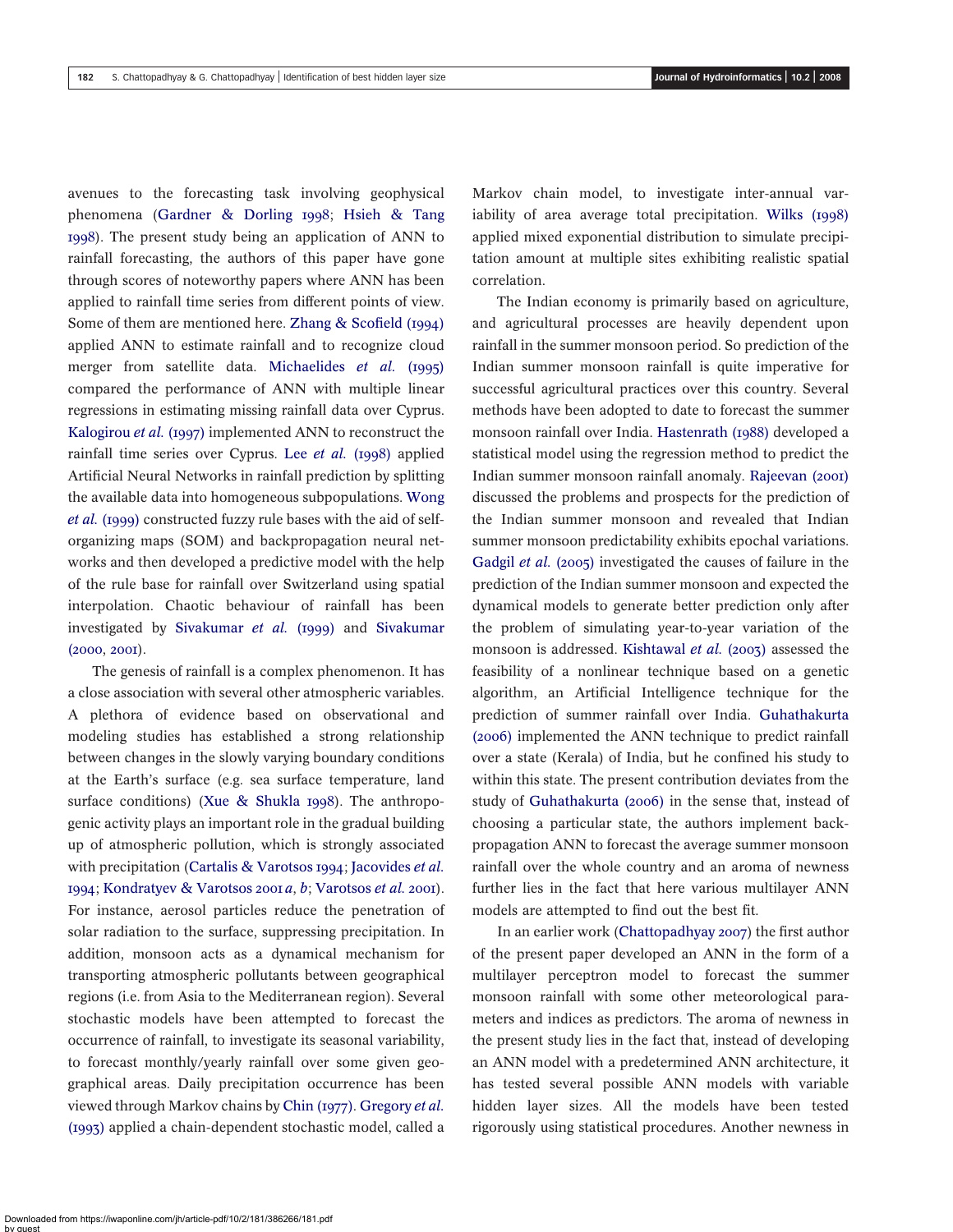the approach is that, instead of using different meteorological parameters as predictors, it has used the summer monsoon rainfall data of past years as predictors. The authors have attempted this in order to get rid of the task of collecting several other relevant meteorological parameters and to develop a model that can be simpler than other complicated numerical weather prediction models. The ANN models developed in this paper are based on supervised backpropagation learning where the "desired output" would be the average summer monsoon rainfall of a given year and the learning would aim to minimize the difference between model output and the actual values of the desired output. The input matrix would consist of the rainfall amounts of the summer monsoon months of a particular year. The details of the implementation procedure are described in the subsequent sections.

# MATERIALS AND METHODS OF DEVELOPING THE PREDICTIVE MODEL

The ANNs have recently become an important alternative tool to conventional methods in modeling complex nonlinear relationships. In the recent past, ANNs have been applied to model large data with large dimensionality (i.e. [Gevrey](#page-6-0) et al. 2003; [Nagendra & Khare 2006](#page-6-0)). Most of the ANN studies spoke to the problem allied with pattern recognition, forecasting and comparison of the neural network with other traditional approaches in ecological and atmospheric sciences. However, the step-by-step procedure involved in the development of ANN-based models is less discussed ([Nagendra & Khare 2006](#page-6-0)). This paper develops an ANN model step-by-step to predict the average rainfall over India during the summer monsoon by exploring the data available at the website [http://www.](http://www.tropmet.res.in) [tropmet.res.in](http://www.tropmet.res.in) run by the Indian Institute of Tropical Meteorology.

The ANN approach has several advantages over conventional phenomenological or semi-empirical models, since they require a known input dataset without any assumptions ([Gardner & Dorling 1998](#page-6-0); [Nagendra & Khare 2006](#page-6-0)). It exhibits rapid information processing and is able to develop a mapping of the input and output variables. Such a mapping can subsequently be used to predict desired outputs as a

function of suitable inputs ([Nagendra & Khare 2006](#page-6-0)). A multilayer neural network can approximate any smooth, measurable function between input and output vectors by selecting a suitable set of connecting weights and transfer functions or activation functions ([Kartalopoulos 1996](#page-6-0); [Gardner & Dorling 1998](#page-6-0); [Nagendra & Khare 2006](#page-6-0)).

The model building process consists of four sequential steps:

(i) selection of the input and output for the supervised backpropagation learning,

- (ii) selection of the activation function,
- (iii) training and testing of the model,
- (iv) testing the goodness of fit of the model.

The advent of the backpropagation algorithm (BP), the adaptation of the steepest descent method, opened up new avenues of application of multilayered ANN for many problems of practical interest (see, for example, [Sejnowski](#page-6-0) [& Rosenberg 1987](#page-6-0); [Kamarthi & Pittner 1999](#page-6-0); [Perez & Reyes](#page-6-0) [2001](#page-6-0)). A multilayer ANN contains three basic types of layer: input layer, hidden layer(s) and output layer. Basically the backpropagation learning involves propagation of error backwards from the output layers to the hidden layers in order to determine the update for the weights leading to the units in the hidden layer(s). The nonlinear relationship between input and output parameters in any network requires a function, known as the activation function, which can appropriately connect and/or relate the corresponding parameters ([Nagendra & Khare 2006](#page-6-0)).

The weight updating in the BP algorithm can be mathematically written as ([Trentin and Giuliani 2001](#page-6-0))

$$
\Delta w_{ij}(t+1) = \eta(t+1)\delta_i(t+1)o_j(t+1) + \rho \Delta w_{ij}(t) \tag{1}
$$

Equation (1) is used to compute the entity of weight change at step  $(t + 1)$ . Here  $\eta(t)$  is the learning rate at time t,  $\rho$  is the momentum,  $w_{ii}$  are the connection weights,  $\delta_i(t)$  is the usual delta factor for unit  $i$  as obtained from direct application of the delta rule at time t and  $o_i(t)$  is the output from the unit j at the same time. In general, the parameters  $\eta$  and  $\rho$  are called the learning parameters. They are used to speed up or to slow down the convergence of error ([Nagendra &](#page-6-0) [Khare 2006](#page-6-0)).

In India, the months June, July and August are identified as the summer monsoon months. Thus, the present study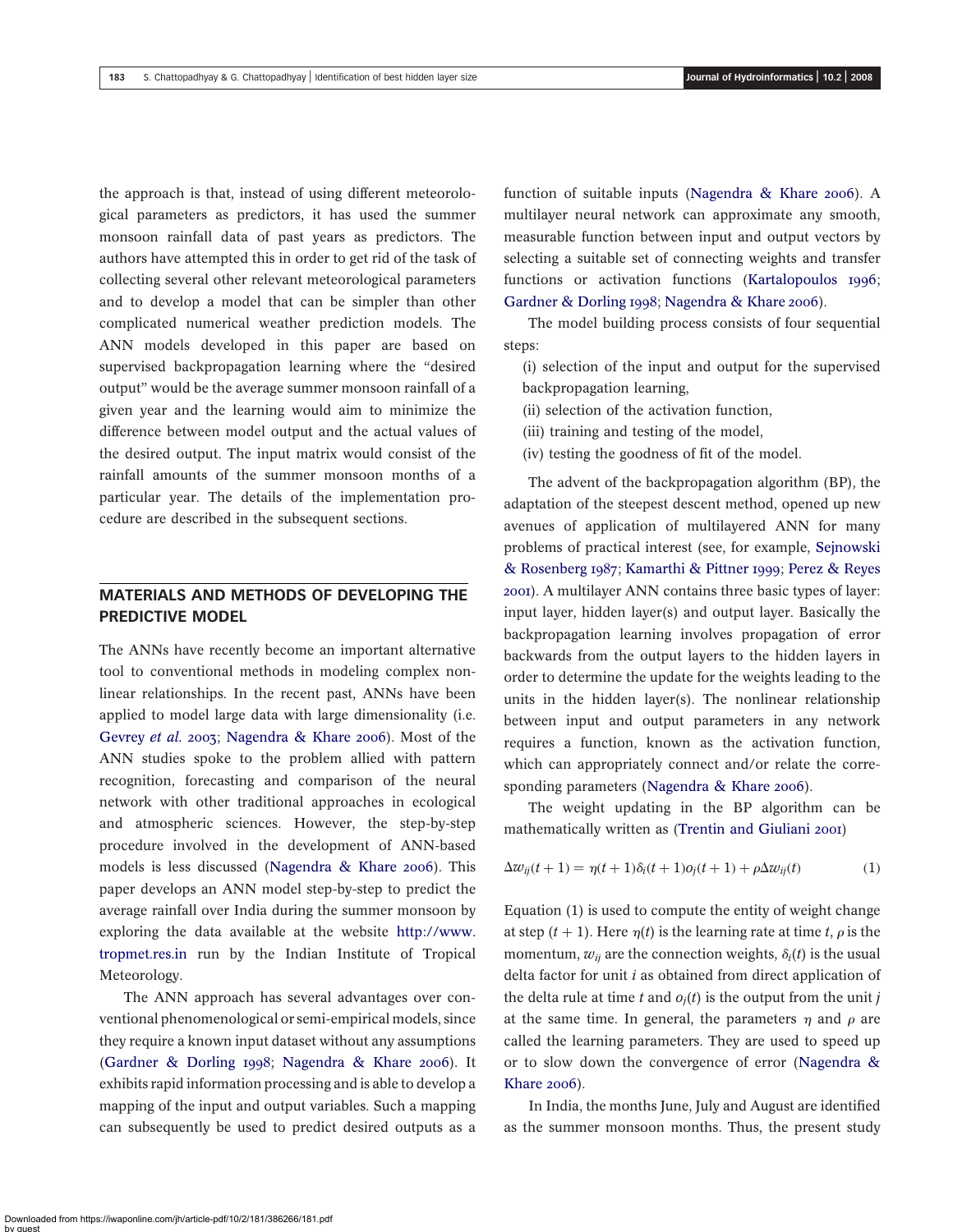explores the data of these three months corresponding to the years 1871–1999. From these 129 years, the last year is deleted because that would not lead to any prediction. Thus, there would be (128  $\times$  3 = 384) months in our modeling problem. For each month, there would be a time series of homogenized rainfall data with 128 entries. It is interesting to see that the time series are not pairwise correlated. The mutual Pearson correlation values are  $-0.06$  (June–July),  $-0.01$  (June–August) and  $-0.01$ (July–August). Thus, all the correlation values are too small, indicating that the relationships are not linear. Thus, the necessity of implementing ANN in the prediction problem is felt highly relevant. In the next step, the autocorrelation functions are derived for each summer monsoon month within the study period. The autocorrelation functions are presented in Figure 1(a). This figure shows that all the autocorrelations (computed up to 100 lags) are much below 1 and above  $-1$ . This indicates that the corresponding time series exhibit no persistence. The autocorrelation function of the average summer monsoon rainfall time series is presented in Figure 1(b) with autocorrelation coefficients up to 100 lags. In this case too, the autocorrelation coefficients are at a significant distance from  $\pm$  1. This again points out that the data displays no serial correlation or persistence. The aim of this paper is to develop a multilayer feedforward ANN model so that the average summer monsoon rainfall of a given year can be predicted using the rainfall data of the summer monsoon months of the immediately previous year. Thus, the input matrix would consist of four columns of which the first three columns would correspond to the summer monsoon months' rainfall of year  $n$  and the fourth column would correspond to the average summer monsoon rainfall of the year  $(n + 1)$ . Basically, the fourth column would correspond to the 'desired output' in the supervised backpropagation learning procedure ([Kartalopoulos 1996](#page-6-0); [Kamarthi & Pittner 1999](#page-6-0); [Yegnanarayana 2000](#page-6-0)). The first 75% data (i.e. 96 rows out of 128 rows) are taken as the training set and the remaining 25% data (i.e. 32 rows out of 128 rows) are taken as the test set or validation set.

On-line learning and batch learning are two standard learning schemes for the BP algorithm. In the first type of learning the weights of the network are updated immediately after the presentation of each pair of input and target patterns. In the other learning all the pairs of patterns in the



Figure 1 | Schematic showing the autocorrelation function corresponding to the yearly average summer monsoon rainfall between 1871 and 1999.

training sets are treated as a batch, and the network is updated after processing of all training patterns in the batch ([Kamarthi & Pittner 1999](#page-6-0)). In either case the vector  $w_k$ contains the weights computed during the kth iteration and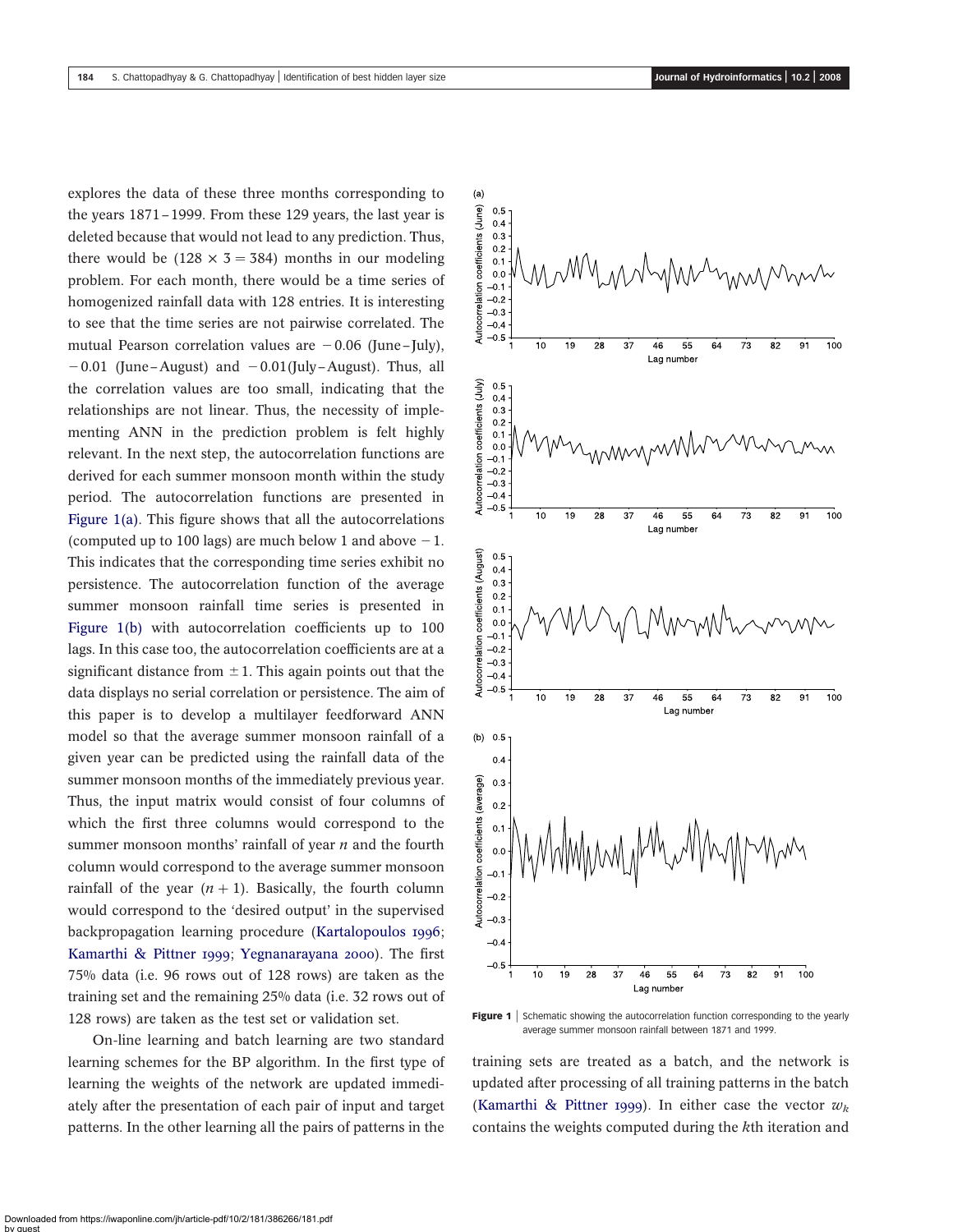<span id="page-4-0"></span>the output error function  $E$  is a multivariate function of the weights in the network ([Kamarthi & Pittner 1999](#page-6-0); [Chatto](#page-6-0)[padhyay 2007](#page-6-0)):

$$
E(w_k) = \begin{cases} E_p(w_k)[\text{on} - \text{line}] \\ \sum_p E_p(w_k)[\text{batch}] \end{cases}
$$
 (2)

where  $E_o(w_k)$  denotes the half-sum-of-squares error functions of the network output for a certain input pattern p. The purpose of the supervised learning (or training) is to find out a set of weights that can minimize the error  $E$  over the complete set of training pairs. Every cycle in which each one of the training patterns is presented once to the neural network is called an epoch.

When the sigmoid function is adopted as the activation function, the BP algorithm becomes 'backpropagation for the sigmoid Adaline' ([Widrow & Lehr 1990](#page-6-0)). In this method the input matrix is multiplied by the weight matrix and the product is used as the variable for the sigmoid activation function. For example, at epoch  $k$ , the sigmoid nonlinearity is produced as ([Chattopadhyay 2007](#page-6-0))

$$
f(W_k X_k) = \frac{1}{1 + e^{-\left(\sum w_i x_i\right)}}
$$
(3)

where  $W_k = [w_1 \ w_2...w_n]$  and  $[X_k = x_1 \ x_2...x_n]^T$  are the weight matrix and the transpose of the input matrix, respectively, at epoch k.

After training or learning the ANN with the BP algorithm with sigmoid nonlinearity, an ultimate weight matrix is obtained. This weight matrix is applied to another set of independent inputs to examine the efficiency of the model. This phase is called the testing or validation phase.

After developing the model through training and testing, the goodness of fit of the model is examined statistically. The overall prediction error (PE) is measured as ([Perez & Reyes 2001](#page-6-0))

$$
PE = \frac{\langle |y_{\text{predicted}} - y_{\text{actual}}| \rangle}{\langle y_{\text{actual}} \rangle} \times 100
$$
 (4)

where  $\langle \rangle$  implies the average over the whole test set.

The predictive model is identified as a good one if the PE is sufficiently small, i.e. close to 0. The model with minimum *PE* is identified as the best prediction model.

#### IMPLEMENTATION DETAILS AND THE RESULTS

Details of the input and output variables are presented in the previous section. The learning rate  $\eta$  is taken as 0.9 and the momentum is taken as 0.2. Three-layered feedforward ANNs would be designed now. The problem is to find out the number of hidden nodes producing the best model. Since the number of adjustable parameters in a one-hiddenlayer feedforward neural network with  $n_i$  input units,  $n_0$ output units and  $n_k$  hidden units is  $[n_0 + n_h(n_i + n_0 + 1)]$ ([Perez](#page-6-0) *et al.* 2000) for  $n_i = 3$ ,  $n_0 = 1$  and 96 training cases, it is not possible to use an  $n_h$  greater than 19.

Now, 19 three-layered feedforward ANN models with  $n_h = 1, 2, 3, \ldots, 19$  and  $\eta = 0.9$  are generated. Model  $M_k$ would imply the three-layered feedforward ANN with  $k$ nodes in the hidden layered and trained through on-line backpropagation learning using the methodology explained in the earlier section. In all the 19 models the initial weights are chosen randomly from  $-0.5$  to  $+0.5$  ([Pal & Mitra 1999](#page-6-0)). After each training iteration/epoch the network is tested for its performance on the validation dataset. The training process is stopped when the performance reaches the maximum on the validation dataset ([Sarle 1997](#page-6-0); [Gardner](#page-6-0) [& Dorling 1998](#page-6-0); [Haykin 2001](#page-6-0); [Nagendra & Khare 2006](#page-6-0)).

After training and testing, the PE (see Equation (8)) values are computed for each model. The results are schematically presented in Figure 2.



Figure 2 | Schematic showing the prediction error over the whole test set corresponding to 19 different three-layered ANN models and the nonlinear regression model. The figure shows minimum prediction error by  $M<sub>11</sub>$ .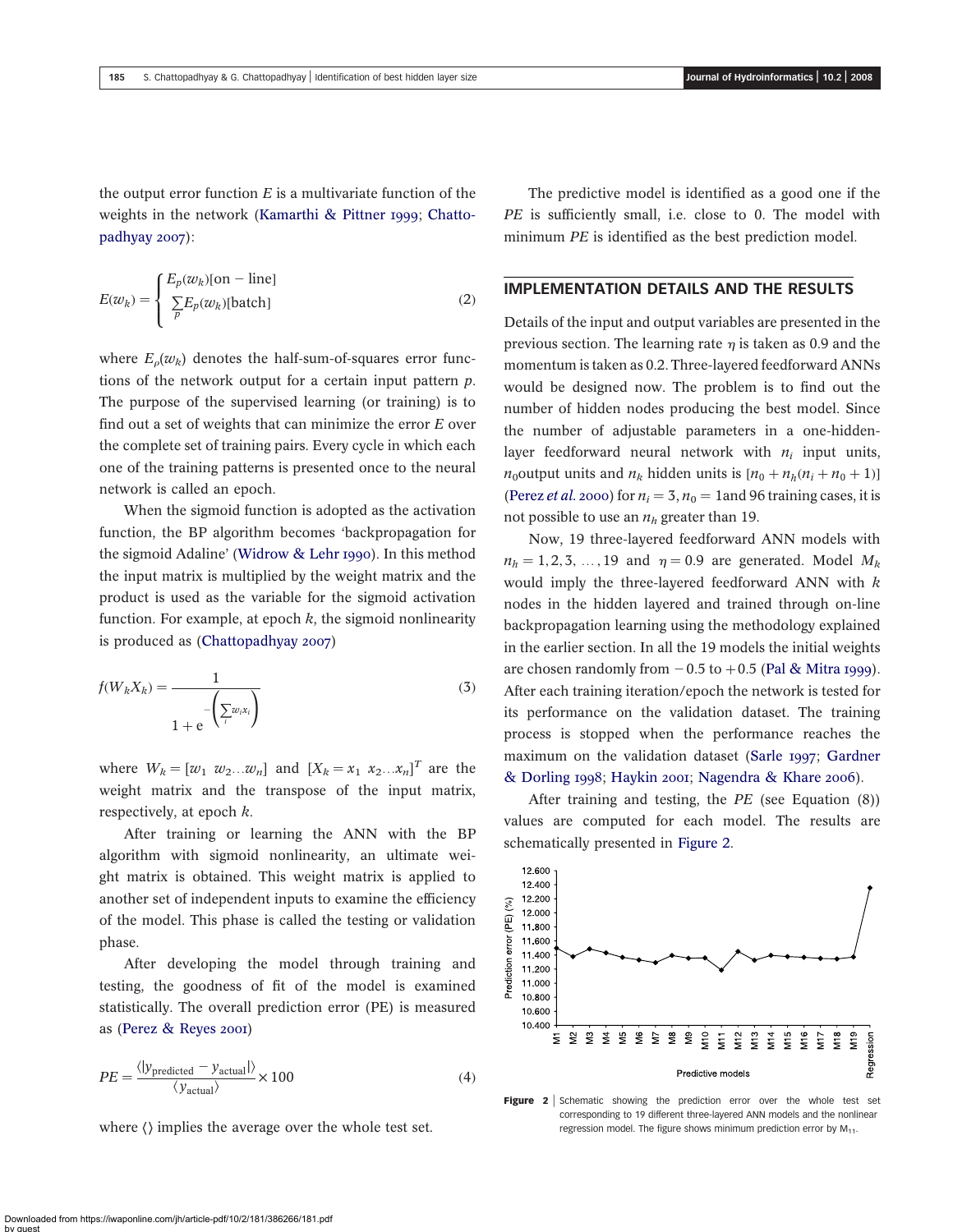The result shows that model  $M_{11}$  produces the lowest prediction error among the 19 possible predictive models. After training through 500 epochs the final weight matrix for  $M_{11}$  is found to be

| Hdn1_Nrn1  | $-1.3427$ | $-0.1057$ | $-1.5891$ | $-0.7324$ |
|------------|-----------|-----------|-----------|-----------|
| Hdn1_Nrn2  | $-2.0527$ | $-0.1494$ | $-0.2275$ | $-0.4997$ |
| Hdn1_Nrn3  | $-2.1007$ | $-0.2049$ | $-0.1358$ | $-0.4894$ |
| Hdn1_Nrn4  | $-0.2157$ | $-0.1697$ | $-2.8283$ | $-1.2286$ |
| Hdn1_Nrn5  | $-1.1849$ | $-0.9757$ | $-0.9198$ | $-0.7404$ |
| Hdn1_Nrn6  | $-1.0083$ | $-0.3428$ | $-1.4079$ | $-1.1690$ |
| Hdn1 Nrn7  | $-1.0306$ | $-0.7357$ | $-2.0758$ | $-0.2146$ |
| Hdn1_Nrn8  | $-1.7027$ | $-0.3139$ | $-0.8909$ | $-0.3798$ |
| Hdn1_Nrn9  | $-1.1130$ | $-0.5681$ | $-1.0294$ | $-1.1448$ |
| Hdn1_Nrn10 | $-0.8666$ | $-0.9057$ | $-1.7507$ | $-0.4722$ |
| Hdn1 Nrn11 | $-1.6605$ | $-0.2804$ | $-0.6678$ | $-0.6393$ |
|            |           |           |           |           |

Now, the weight matrix presented above would be applied to the test cases to examine the goodness of fit of the model. In Figure 3, the performance of  $M_{11}$  is pictorially presented. This figure shows that in 10 out of 32 test cases the prediction error is below 5%. This means that in 31.25% test cases the absolute prediction error is below 5%. In 14 out of 32 cases, that is, in 46.88%, the absolute prediction error is below 10%. In 23 out of 32 cases, that is, in 71.88% cases, the absolute prediction error is below 15%. Thus, it can be said that if  $\pm 15\%$  error is allowed, then prediction yield is 0.72. In long-range meteorological prediction,  $\pm$  15% prediction error is acceptable. Moreover, prediction yield is significant (0.47) when prediction error is  $\pm 10\%$ . Furthermore, the overall prediction error (PE) is small (11.2%). It can therefore be concluded that  $M_{11}$  is an acceptable predictive model for predicting summer monsoon rainfall one year in advance. The components of  $M_{11}$  are presented in Table 1.



**Figure 3** Schematic showing the absolute prediction errors produced by model  $M_{11}$ in the test cases.

**Table 1** Basic network components of the  $M_{11}$  model

| <b>Network architecture</b>   |                                                 |                              |         |
|-------------------------------|-------------------------------------------------|------------------------------|---------|
| Number of inputs              | 3                                               | Number of outputs            | 1       |
| Number of hidden<br>layers    | 1                                               | Hidden layer sizes           | 11      |
| Learning rate                 | 0.9                                             | Initial wt range $(0 \pm w)$ | 0.5     |
| Momentum                      | 0.2                                             |                              |         |
| Training options              |                                                 |                              |         |
| Total no. rows in<br>our data | 128                                             | No. of training cycles       | 500     |
|                               |                                                 | Training mode                | On line |
| Save network<br>weights       | With least training error                       |                              |         |
| Training/<br>validation set   | Partition data into training/<br>validation set |                              |         |

# PREDICTION USING NONLINEAR REGRESSION **TECHNIQUE**

A nonlinear regression equation in the form of asymptotic regression is derived in this section. The regression parameters are estimated using the Levenberg–Marquardt algorithm. The equation is adopted in the form

$$
\hat{y}_{\text{predicted}} = b_0 + b_1 \exp(b_2 x) + b_3 \exp(b_4 y) + b_5 \exp(b_6 z) \quad (5)
$$

In this equation x,  $y$  and  $z$  imply the amounts of rainfall in the months of June, July and August, respectively. On the basis of the same training set as in ANN, the regression parameters  $b_i (i = 1, 2, ..., 6)$  come out to be 0.1,0.02,  $-0.04,0.02$ ,  $-0.06$  and 0.02, respectively. The regression constant  $b_0$  is 206.9. After inserting these values into Equation (5) and applying to the test cases the overall prediction error (PE) is found to be 12.4%, which is less than the prediction errors produced by the ANN models (see [Figure 2](#page-4-0)). Thus, it can be concluded that asymptotic regression is less acceptable than the ANN models.

#### **CONCLUSION**

In this paper the autocorrelation structure of the time series pertaining to summer monsoon rainfall over India has been reviewed. It has been found that, in all the summer monsoon months, the total rainfall time series exhibit almost no serial correlation. Then the usefulness of implementing artificial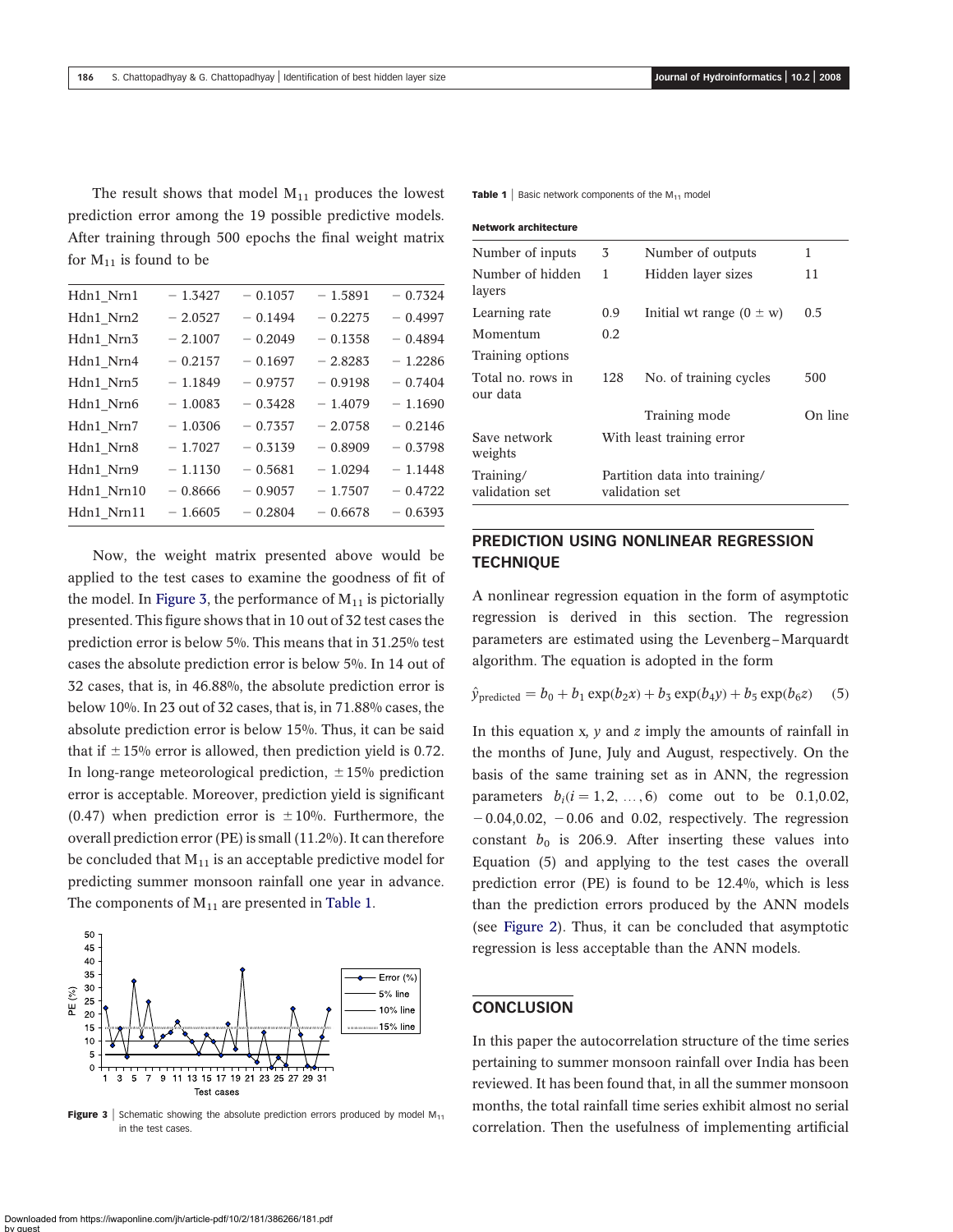<span id="page-6-0"></span>neural networks has been explained as a predictive tool for the average summer monsoon rainfall over India. Nineteen three-layered neural network models have been generated with variable hidden layer sizes. With the weight matrices available after training the networks, the test cases have been examined for validation of the models.

Prediction abilities of different neural network models have been tested using statistical procedures. Percentage errors of prediction yielded by those models have been used as a statistical measure of suitability of the predictive model to the time series under consideration. It has been observed that percentage error of prediction varies with variation in the hidden layer size. This error attains its minimum value in the case of the neural network model with eleven nodes in the hidden layer, that is, model  $M_{11}$ . Consequently the hidden layer with eleven nodes is identified as the best-hidden layer within a three-layered neural network producing minimum prediction error in the case of the average summer monsoon rainfall in India. But the supremacy of the  $M_{11}$  model cannot be established unless it is tested against a nonlinear regression model applied to the same time series as that of the neural network. The nonlinear regression in the form of asymptotic regression has been implemented in the training set as explained in the previous section. Then the validation process has been followed for the same test cases as in the case of neural networks. Finally it has been observed that asymptotic regression does not perform better than the neural network models. The conclusion, therefore, would be that the threelayered neural network model with eleven nodes in the hidden layer and trained with backpropagation learning can be a better alternative to the traditional regression approach in order to predict the average rainfall in the Indian summer monsoon. Though the study indicates the efficacy of neural networks in forecasting average summer monsoon rainfall over India, the average forecasting error is still in the neighborhood of 11%. This error may be narrowed by implementing hybrid soft computing techniques.

#### ACKNOWLEDGEMENTS

The authors wish to express their sincere thanks to the anonymous reviewers for their valuable comments to enhance the quality of this paper.

#### REFERENCES

- Cartalis, C. & Varotsos, C. 1994 [Surface ozone in Athens Greece, at](http://dx.doi.org/10.1016/1352-2310(94)90018-3) [the beginning and at the end of the 20th-century.](http://dx.doi.org/10.1016/1352-2310(94)90018-3) Atmos. Environ. 28 (1), 3–8.
- Chattopadhyay, S. 2007 [Feed forward artificial neural network](http://dx.doi.org/10.2478/s11600-007-0020-8) [model to predict the average summer monsoon rainfall in](http://dx.doi.org/10.2478/s11600-007-0020-8) [India](http://dx.doi.org/10.2478/s11600-007-0020-8). Acta Geophys. 55 (3), 369–382.
- Chin, E. 1977 [Modeling daily precipitation occurrence process with](http://dx.doi.org/10.1029/WR013i006p00949) [Markov chain](http://dx.doi.org/10.1029/WR013i006p00949). Wat. Res. Res. 13, 949–956.
- Elsner, J. B. & Tsonis, A. A. 1992 [Non-linear prediction, chaos, and](http://dx.doi.org/10.1175/1520-0477(1992)073<0049:NPCAN>2.0.CO;2) [noise](http://dx.doi.org/10.1175/1520-0477(1992)073<0049:NPCAN>2.0.CO;2). Bull. Am. Meteorol. Soc. 73, 49–60.
- Gadgil, S., Rajeevan, M. & Nanjundiah, R. 2005 Monsoon prediction why yet another failure? Curr. Sci. 88, 1389–1499.
- Gardner, M. W. & Dorling, S. R. 1998 [Artificial neural network](http://dx.doi.org/10.1016/S1352-2310(97)00447-0) [\(multilayer perceptron\) - a review of applications in](http://dx.doi.org/10.1016/S1352-2310(97)00447-0) [atmospheric sciences](http://dx.doi.org/10.1016/S1352-2310(97)00447-0). Atmosp. Environ. 32, 2627–2636.
- Gevrey, M., Dimopoulos, I. & Lek, S. 2003 [Review and](http://dx.doi.org/10.1016/S0304-3800(02)00257-0) [comparison of methods to study the contribution of](http://dx.doi.org/10.1016/S0304-3800(02)00257-0) [variables in artificial neural network models](http://dx.doi.org/10.1016/S0304-3800(02)00257-0). Ecol. Model. 160, 249–264.
- Gregory, J. M., Wigley, T. M. L. & Jones, P. D. 1993 [Application of](http://dx.doi.org/10.1007/BF00209669) [Markov models to area average daily precipitation series and](http://dx.doi.org/10.1007/BF00209669) [inter annual variability in seasonal totals.](http://dx.doi.org/10.1007/BF00209669) Clim. Dyn. 8, 299–310.
- Guhathakurta, P. 2006 Long-range monsoon rainfall prediction of 2005 for the districts and sub-division Kerala with artificial neural network. Curr. Sci. 90, 773–779.
- Hastenrath, S. 1988 [Prediction of Indian summer monsoon rainfall:](http://dx.doi.org/10.1175/1520-0442(1988)001<0298:POIMRF>2.0.CO;2) [further exploration.](http://dx.doi.org/10.1175/1520-0442(1988)001<0298:POIMRF>2.0.CO;2) *J. Clim.* 1, 298-304.
- Haykin, S. 2001 Neural Networks: A Comprehensive Foundation, 2nd edn. Pearson Education, New Delhi.
- Hsieh, W. W. & Tang, T. 1998 [Applying neural network](http://dx.doi.org/10.1175/1520-0477(1998)079<1855:ANNMTP>2.0.CO;2) [models to prediction and data analysis in meteorology](http://dx.doi.org/10.1175/1520-0477(1998)079<1855:ANNMTP>2.0.CO;2) [and oceanography.](http://dx.doi.org/10.1175/1520-0477(1998)079<1855:ANNMTP>2.0.CO;2) Bull. Am. Meteorol. Soc. 79, 1855–1869.
- Hu, M. J. C. 1964 Application of the ADALINE System to Weather Forecasting. Masters Thesis, Technical Report 6775-1, Standard Electronic Lab, Stanford, C.A.
- Jacovides, C. P., Varotsos, C., Kaltsounides, N. A., Petrakis, M. & Lalas, D. P. 1994 [Atmospheric turbidity parameters in the](http://dx.doi.org/10.1016/0960-1481(94)90208-9) [highly polluted site of Athens basin](http://dx.doi.org/10.1016/0960-1481(94)90208-9). Renew. Energy 4 (5), 465–470.
- Kalogirou, S. A., Neocleous, C., Constantinos, C. N., Michaelides, S. C. & Schizas, C. N. 1997 A time series construction of precipitation records using artificial neural networks. In: Proceedings of EUFIT '97 Conference, 8–11 September, Aachen, Germany. pp 2409–2413.
- Kamarthi, S. V. & Pittner, S. 1999 [Accelerating neural network](http://dx.doi.org/10.1016/S0893-6080(99)00072-6) [training using weight extrapolation.](http://dx.doi.org/10.1016/S0893-6080(99)00072-6) Neural Networks 12, 1285–1299.
- Kartalopoulos, S. V. 1996 Understanding Neural Networks and Fuzzy Logic – Basic Concepts and Applications. Prentice Hall. New Delhi.
- Kishtawal, C. M., Basu, S., Patadia, F. & Thapliyal, P. K. 2003 [Forecasting summer rainfall over India using Genetic](http://dx.doi.org/10.1029/2003GL018504)